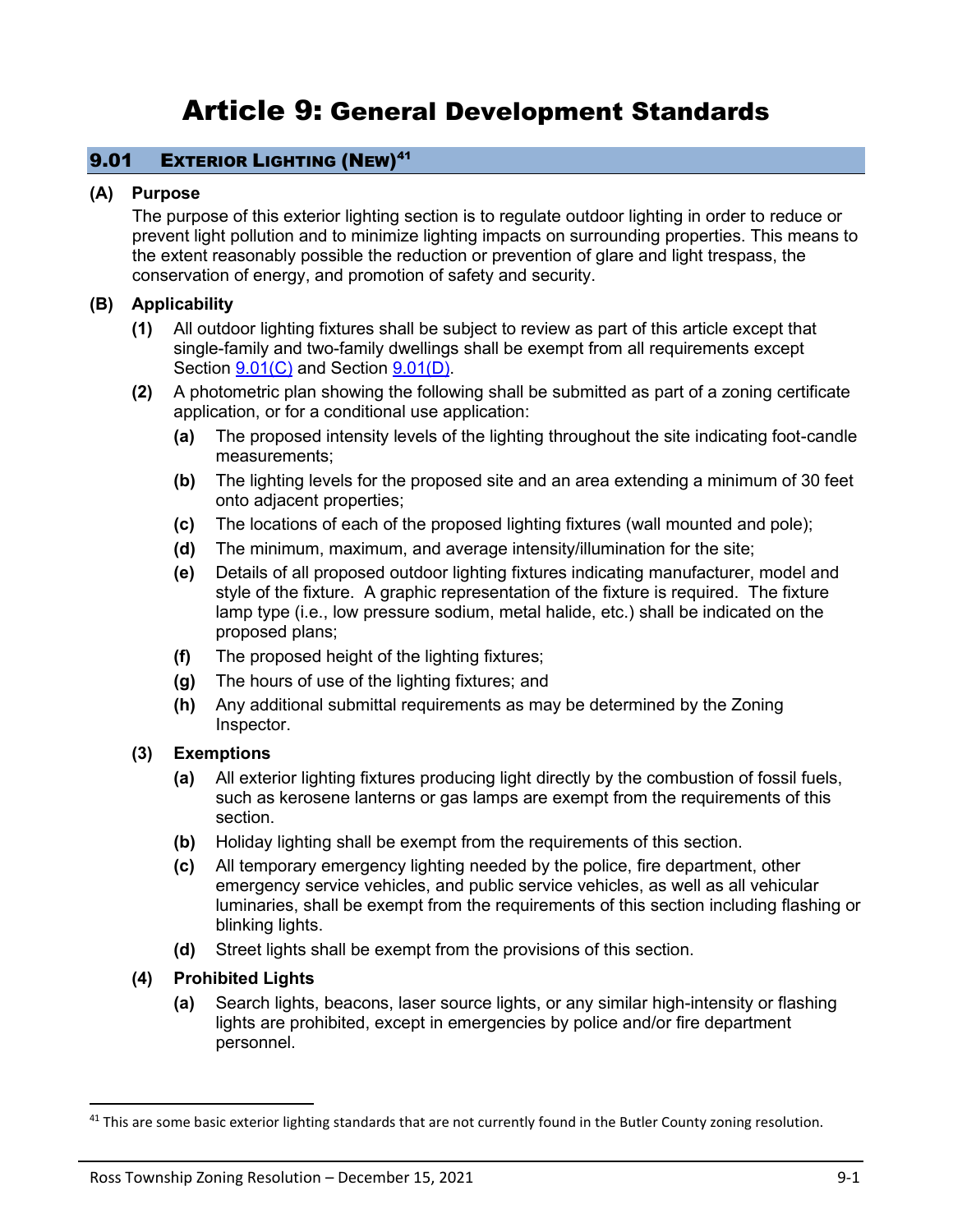- **(b)** No open lights, such as strings of light bulbs, shall be permitted. This prohibition shall not include holiday lighting.
- **(c)** The use of lighting strips (blinking or steady) shall be prohibited from use in windows or doors.

# <span id="page-1-0"></span>**(C) General Provisions Applicable to All Districts and Development**

- **(1)** Exterior lighting shall be installed in a manner to deflect from adjacent residential developments.
- **(2)** All exterior lighting for residential and nonresidential uses shall be located, screened, or shielded so adjacent lots located in residential districts or recorded subdivisions are not directly illuminated. Shielding may also be required for high intensity light fixtures to prevent glare to adjacent uses, public rights-of-way, and drives. Perimeter lighting, when adjoining residential districts or recorded subdivisions, shall be by shielded fixtures to prevent light trespass onto adjacent properties.
- **(3)** No exterior lighting shall be of such an intensity or color distortion as to cause glare or to impair the vision of drivers, pedestrians or adjacent properties. Shields and/or filters are required for light fixtures with high intensity and glare potential.

# <span id="page-1-1"></span>**(D) Lighting for Residential Uses**

Lighting for single-family and two-family dwellings shall be exempt from most provisions of this article with the exception that for light fixtures that are not attached to the house or to an accessory building, there shall be a maximum height of 12 feet from the finished grade adjacent to the base of the light fixture to the top most point of the fixture. The light bulb shall not produce more than 1,600 lumens.

# **(E) Exterior Lighting Requirements**

# **(1) Type of Fixtures**

- **(a)** All light fixtures shall be full cut-off type fixtures except for decorative light fixtures. See [Figure 9-A.](#page-1-2)
- **(b)** Non-cutoff lighting may only be used for decorative purposes when located adjacent to the building. See [Figure 9-A.](#page-1-2)



*Figure 9-A: Illustration of cutoff lighting versus non-cutoff lighting*

# <span id="page-1-2"></span>**(2) Height of Fixtures**

- **(a)** In all districts, the maximum height of any non-cutoff light fixture shall be 12 feet.
- **(b)** All cut-off exterior lighting shall be designed, located, and mounted with the maximum height as follows: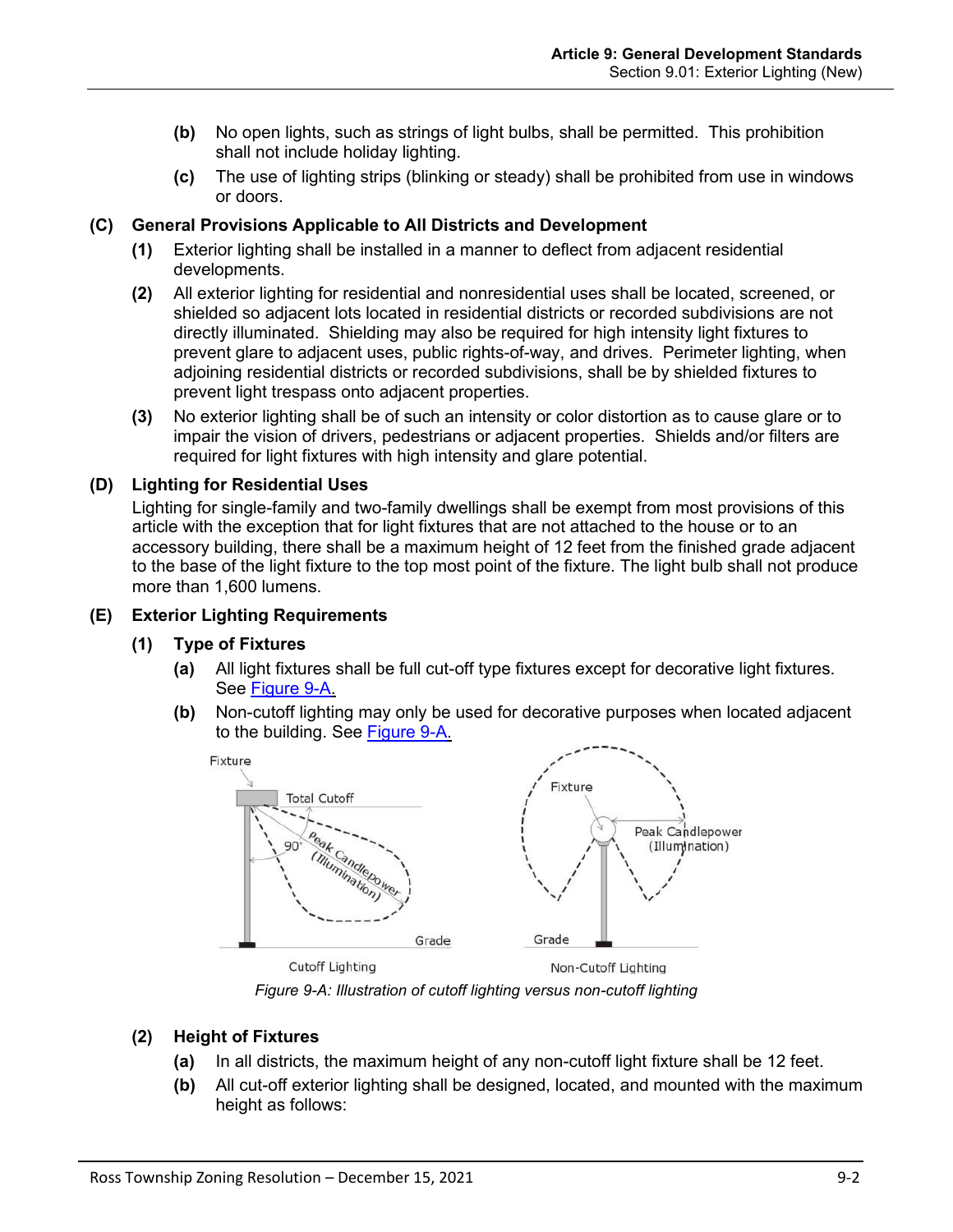- **(i)** The maximum height of light fixtures for nonresidential uses in residential zoning districts shall be 15 feet.
- **(ii)** The maximum height of light fixtures in the B-1 District shall be 18 feet.
- **(iii)** The maximum height of light fixtures in the B-2, B-3, B-4, or M-1 Districts shall be 24 feet.
- **(iv)** The maximum height for residential uses or areas in a PUD District shall be 15 feet while the maximum height for nonresidential uses shall be 24 feet.
- **(c)** In no case shall the height of light fixtures exceed the maximum permitted building height within the applicable zoning district.
- **(d)** Lighting located under canopies shall be flush mounted or recessed within the canopy.
- **(e)** Height shall be measured from the finished grade adjacent to the base of the light fixture to the top most point of the fixture.
- **(3) Illumination**
	- **(a)** Exterior lighting shall be designed and located to have the following maximum illumination levels. The levels shall be measured at the finished grade at the lot line as demonstrated by a lighting plan:
		- **(i)** The maximum illumination at a lot line that abuts a lot zoned or used for residential purposes shall be 0.0 foot-candles.
		- **(ii)** The maximum illumination at a lot line that abuts a lot in a nonresidential district shall be 1.0 foot-candles.
		- **(iii)** The maximum illumination at a lot line for properties used for outdoor sports and recreation shall be reviewed for compliance with regard to the intent of these guidelines to minimize the impact of light trespass and glare on all surrounding properties and public rights-of-way.
		- **(iv)** In parking areas, the light intensity shall average a minimum of 0.5 foot candles, measured five feet above the surface.
		- **(v)** In pedestrian areas, the light intensity shall average a minimum of 2.0 foot candles, measured five feet above the surface.
		- **(vi)** The illumination across any property shall be designed so as to not create excessively dark spots that may create safety issues.
	- **(b)** All applicants are strongly encouraged to submit lighting plans with components that reduce light pollution including, but not limited to, automatic shut-off of fixtures, autodimming to adjust lighting based on ambient lighting, and the use of as little lighting as necessary without creating safety issues.

## <span id="page-2-0"></span>**(4) Modifications**

Should any exterior light fixture or the type of light source therein be changed after the permit has been issued, a change request must be submitted to the Zoning Inspector for approval, together with adequate information to assure compliance with this section, which must be received prior to substitution.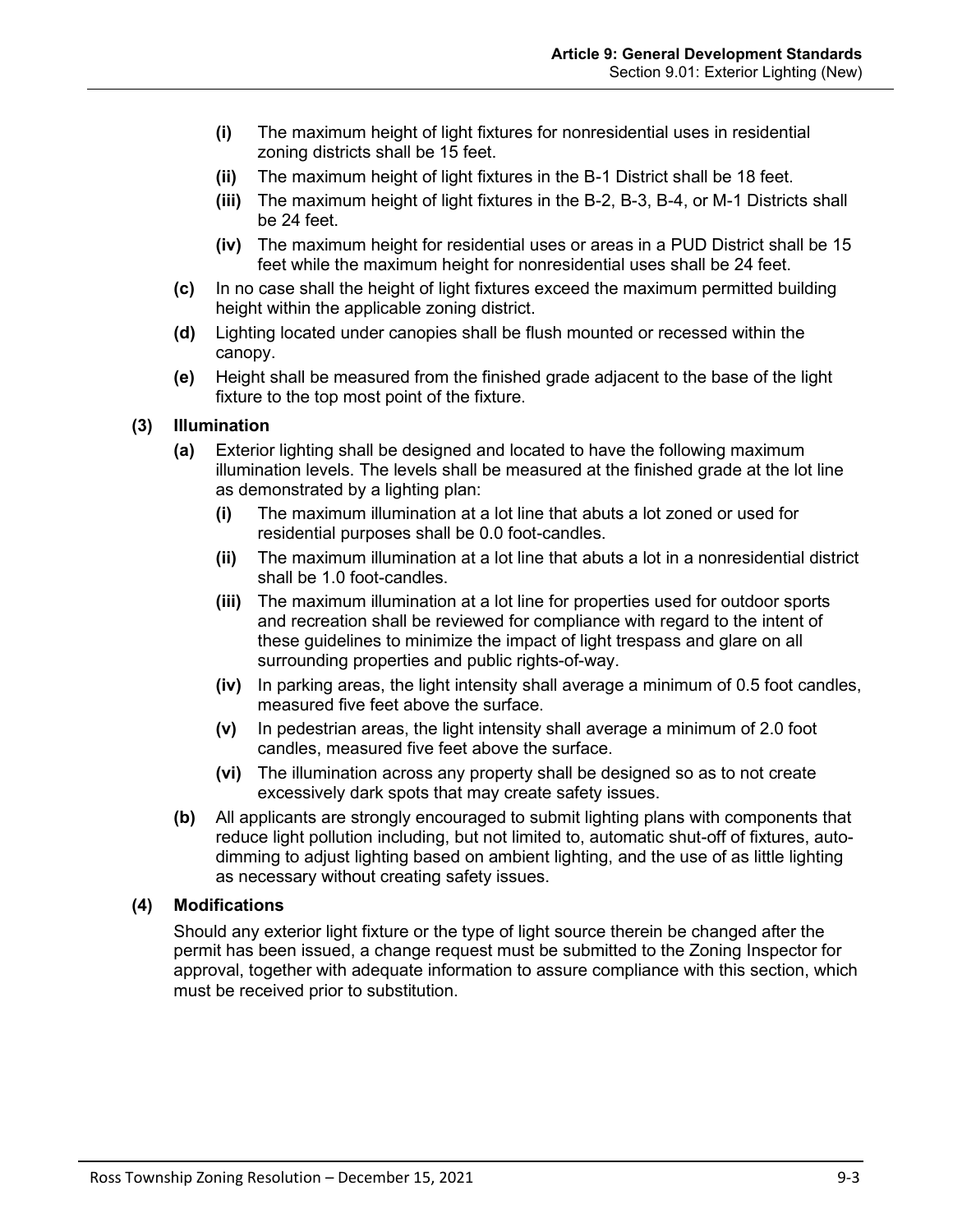## 9.02 HEIGHT LIMIT AT STREET CORNERS (TRAFFIC SAFETY VISIBILITY TRIANGLE)

Development proposed adjacent to any public or private street, in every district, shall be designed to provide a clear visibility area for pedestrian and traffic safety.

**(A)** A traffic safety visibility triangle area, which may include private property and/or public right-ofway, is a triangle area defined by measuring 30 feet from the intersection of the extension of the front and side street curb lines (or the right-of-way lines where there is no curb) and connecting the lines across the property. See [Figure 9.02-A.](#page-3-0)



*Figure 9.02-A: Traffic safety visibility triangle for intersecting streets.*

- <span id="page-3-0"></span>**(B)** For intersections of streets and driveways, the traffic safety visibility area shall be created by measuring 25 feet from the edge of the driveway along the street and 20 feet along the driveway, perpendicular from the street. See [Figure 9.02-B.](#page-3-1)
- **(C)** This requirement shall not apply to lots with single-family or two-family dwellings.



*Figure 9.02-B: Traffic safety visibility triangle for driveway and street intersections.*

- <span id="page-3-1"></span>**(D)** No structure, sign, or landscape element shall exceed 30 inches in height, measured from the top of the curb, within the traffic safety visibility area, unless approved by the Zoning Inspector.
- **(E)** An exception to this requirement shall be for existing trees where the canopy is trimmed to a minimum of eight feet above grade.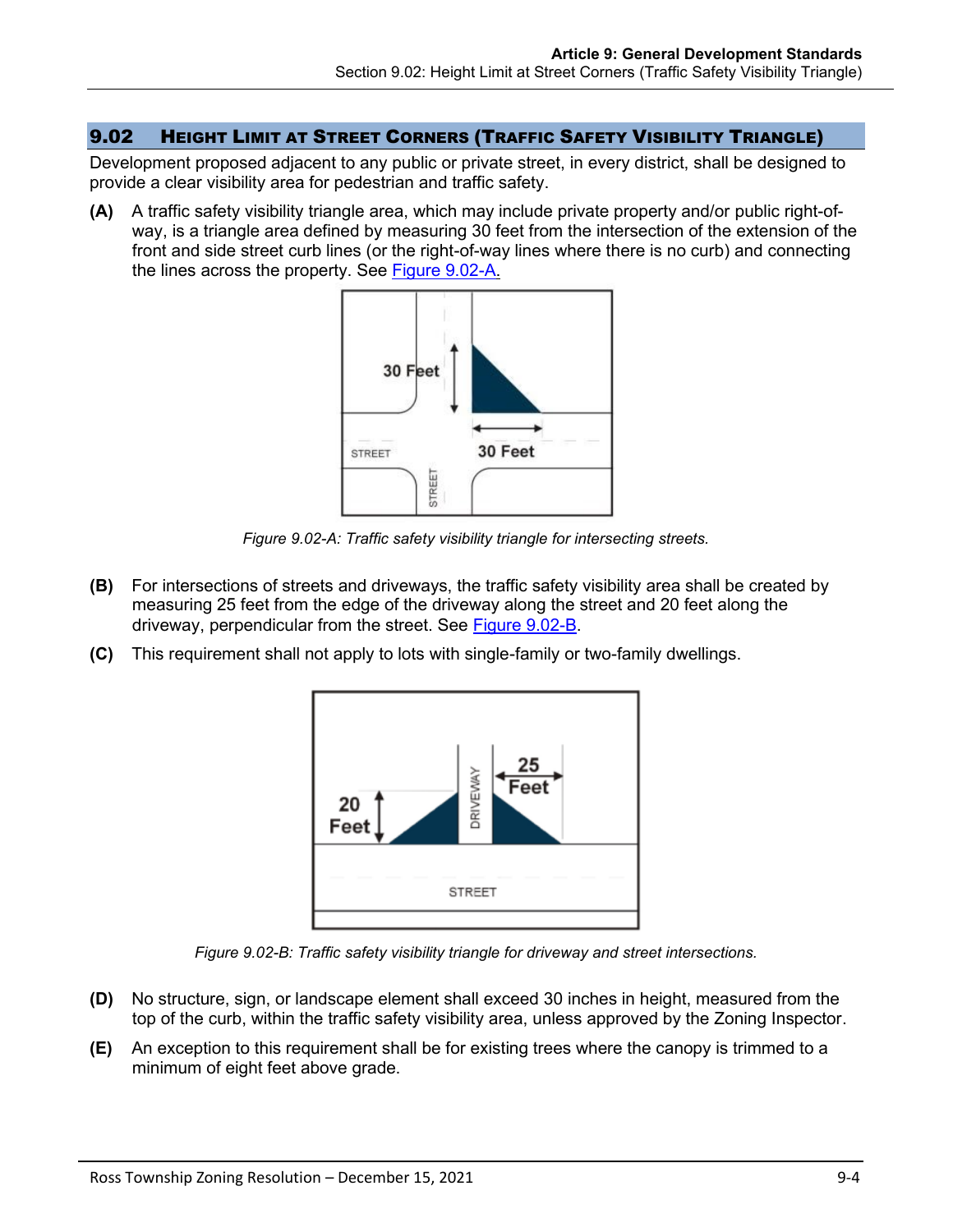#### 9.03 DUMPSTER PADS AND APRONS REQUIRED

- **(A)** Wherever a dumpster is to be located, an applicant shall demonstrate in their plans that the dumpster will be located on a concrete pad with a concrete apron that is a minimum of eight feet by ten feet in dimensions.
- **(B)** The concrete pad shall have a minimum depth of six inches.
- **(C)** The dumpster shall be placed generally in the center of such pad.
- **(D)** Such dumpster pad and apron shall be required for each individual dumpster.

## 9.04 FENCING, WALLS, HEDGES, AND SIMILAR STRUCTURES

#### **(A) Applicability**

- **(1)** Fences, walls, retaining walls, hedges and other similar structures may be permitted in all zoning districts in accordance with this section.
- **(2)** Fences, walls, and hedges related to an exempt agricultural use (See Section 3.02(A): Agricultural Use Exemption.) shall also be exempt from these regulations.

#### **(B) Zoning Certificate Required**

- **(1)** The construction of fences, walls, and similar permanent structures shall require the issuance of a zoning certificate.
- **(2)** The planting of hedges shall not require a zoning certificate but shall be done in a manner that will comply with the location and intersection visibility requirements of this section.

#### **(C) Exemptions**

- **(1)** Small portions of fences, such as decorative fencing used for landscaping, that are not longer than 20 feet in length but which comply with the height, yard and maintenance requirements set forth in this subsection, shall not require a zoning certificate.
- **(2)** Fencing installed by the Ohio Department of Transportation along state highway rights-ofway shall be exempt from this zoning resolution.

## **(D) Retaining Walls**

**(1)** An embankment to be retained on any lot that exceeds 48 inches high shall be benched so that no individual retaining wall exceeds a height of six feet except where the BZA determines that topography requires a wall of greater height, and each bench is a minimum width of 36 inches. See [Figure 9-C.](#page-4-0)



<span id="page-4-0"></span>*Figure 9-C: Retaining walls shall be benched, or terraced, so that no individual wall exceeds a height of six feet.*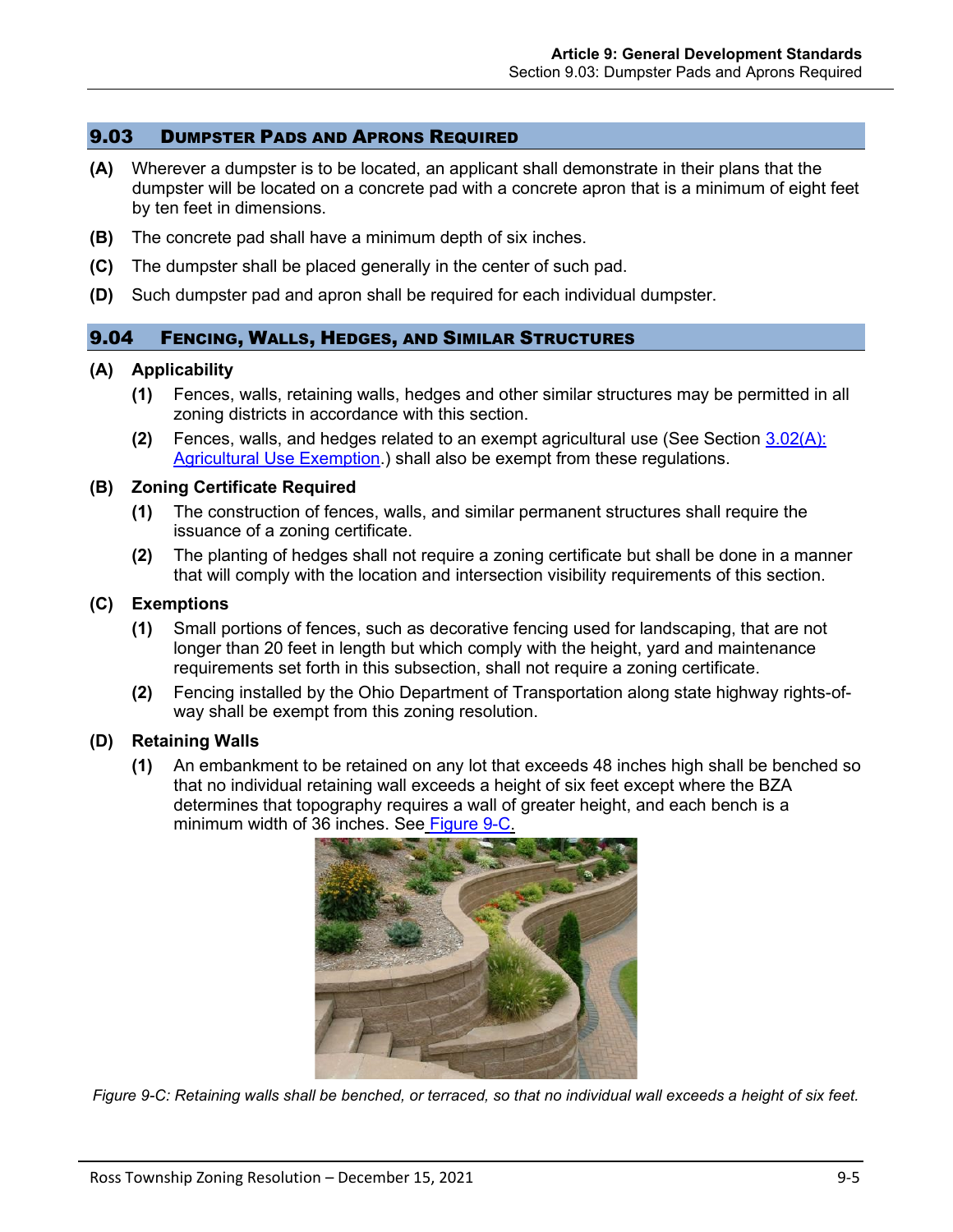- **(2)** Retaining walls over 48 inches, measured from the top of the footing to the top of the wall, are required to be designed and certified by a registered professional engineer licensed in Ohio. A copy of the signed construction drawing should be submitted with a zoning certificate application.
- **(3)** Retaining walls shall be constructed as a decorative landscape element with vegetated plantings that soften edges and create visual interest.
- **(4)** Retaining walls shall not be designed or constructed to obstruct the natural flow of water unless approved by any applicable agency having jurisdiction (e.g., Butler County Soil and Water Conservation District, Butler County Engineer, etc.).
- **(5)** A retaining wall shall not be constructed to a height that exceeds one foot above the highest finished grade.
- **(6)** In reviewing an application for a retaining wall, the Zoning Inspector may forward the application to the Butler County Engineer for review and comment.

# **(E) Location and Height Standards**

- **(1)** No fencing, walls, or hedges shall be located in a utility easement or a right-of-way. Fences, walls, hedges, or other similar structure constructed in these areas may be subject to removal from the authority having jurisdiction.
- **(2)** The property owner shall assume responsibility for determining the legal, proper placement of the fence, wall, hedge, or similar structure, upon the subject property.
- **(3)** Barbed wire fencing and razor fencing shall only be permitted on top of other fencing in the M-1 District for security purposes. Such fencing shall only be permitted in the side and rear yards.
- **(4)** Electric fencing is prohibited except as part of fencing for agricultural uses exempt from zoning.
- **(5) Front Yards**
	- **(a)** Fencing or walls in the front yard setback area shall not exceed four feet in height.
		- **(i)** For corner lots, the above maximum height shall apply to the front yard setback for each street frontage.
		- **(ii)** For through lots, the above maximum height shall apply to the street on which the front of the house faces.
	- **(b)** Hedges and other plantings of any height may be planted in the front yard.
	- **(c)** All fencing, walls, hedges, and similar structures or landscaping shall be subject to the sight clearance regulations of Section [0.](#page-2-0)

# **(6) Side and Rear Yards**

- **(a)** Fences and walls located in the side or rear yards shall not exceed a height of eight feet in all zoning districts.
- **(b)** Informal plantings, trees, and hedges may be taller than the above maximum height.

# **(F) Measurement**

**(1)** The maximum fence or wall height shall be measured from the lowest point of the finished grade within three feet on either side of the fence to the top most portion of the fence. See [Figure 9-D.](#page-6-0)